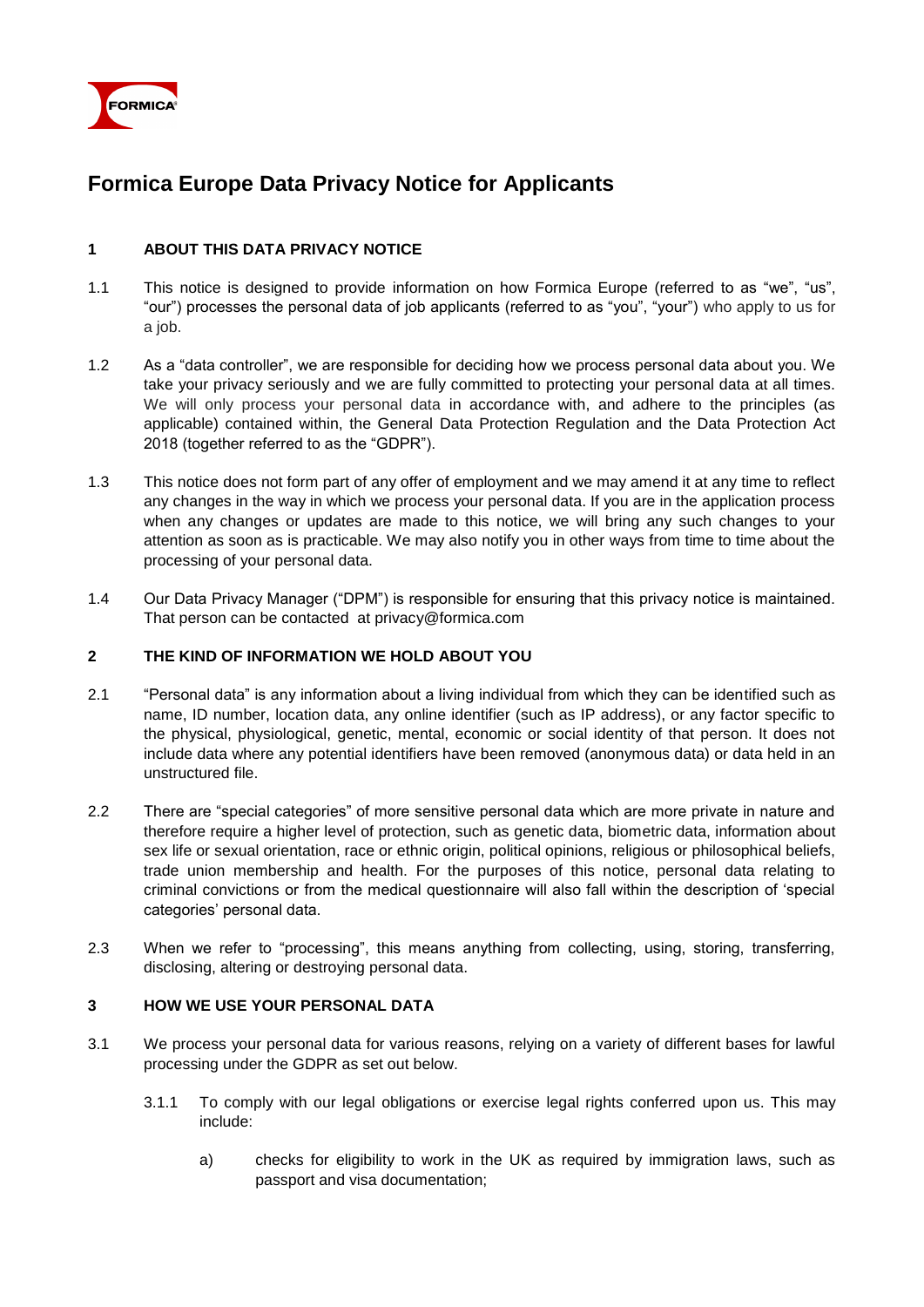- b) formal identification documentation relating to you, such as a passport or driving licence, to verify your identity (including your date of birth);
- c) Disclosure and Barring Service (DBS) checks where we have a legal right or reason for doing so (for further information see section 5 below);
- d) DVLA checks to validate driving licence information if you are to drive our vehicles as part of the role applied for.
- 3.1.2 To pursue our (or a third party's) legitimate interests as a business. This may include:
	- a) your contact details such as your name, address, telephone number and personal email address which will be used to communicate with you in relation to the recruitment process;
	- b) your CV, any education history, employment records, professional qualifications and certifications in order for us to consider your suitability for the job you are applying for;
	- c) details of the job role you are applying for any interview notes made by us during or following an interview with you, in order to assess your suitability for that role;
	- d) pay and benefit discussions with you to help determine whether a job offer may be made to you;
	- e) the results of a credit check;
	- f) voicemails, emails, correspondence, and other communications created, stored or transmitted by you on or to our computer or communications equipment in order to progress the application through the recruitment process;
	- g) network and information security data in order for us to take steps to protect your information against loss, theft or unauthorised access;
	- h) medical questionnaire.
- 3.2 We will only use your personal data for the purposes for which we collected it, unless we reasonably consider that we need to use it for another reason and that reason is compatible with the original purpose. If we need to use your personal data for an unrelated purpose, we will notify you and we will explain the legal basis which allows us to do so.

#### **4 HOW WE USE YOUR SPECIAL CATEGORIES DATA**

- 4.1 We also collect, store and use your special category personal data for a range of reasons, relying on a variety of different bases for lawful processing under the GDPR, as set out below.
	- 4.1.1 To enable us to perform our legal obligations in respect of employment, social security, social protection law, or needed in the public interest. This may include:
		- a) health information to assess and/or to comply with our obligations under the Equality Act 2010 (for example a requirement to make reasonable adjustments to your working conditions).
	- 4.1.2 For occupational health reasons or where we are assessing your working capability, subject to appropriate confidentiality safeguards. This may include: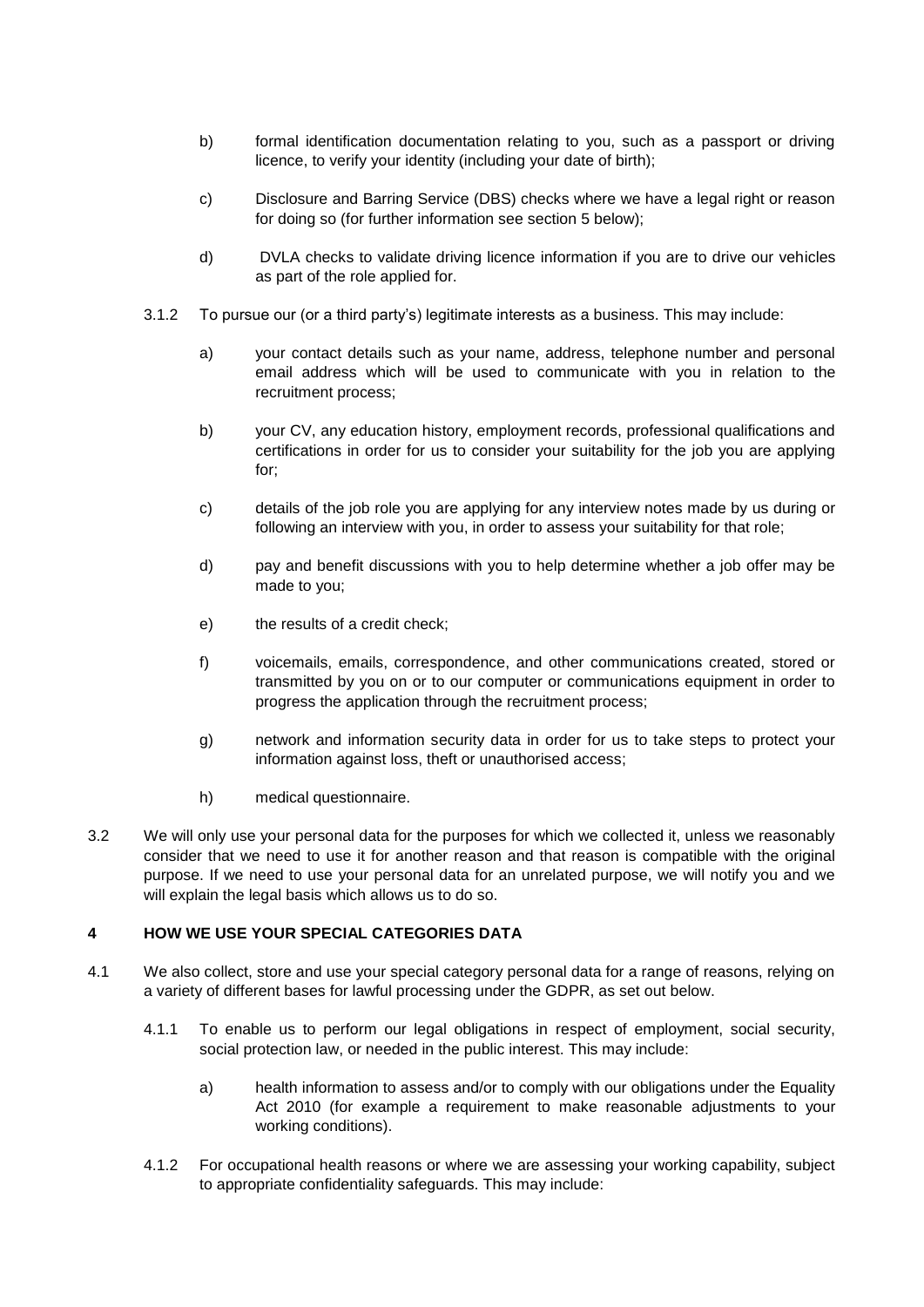- a) information about your physical or mental health, or disability status, to assess whether any reasonable adjustments are required for you during the recruitment process and, where you are successful in your role application, carrying out any medical assessment required for your role, pension and any insurance benefits.
- 4.1.3 To establish, defend or exercise legal claims in an employment tribunal or any other court of law.

#### **5 CRIMINAL CONVICTIONS INFORMATION**

For certain roles, we have a legal right / reason, to undertake Disclosure and Barring Service (DBS) checks or in Scotland, a Disclosure Scotland check. Where we do so, we only do so in accordance with our Data Protection Policy, the principles in Article 5 GDPR, and the prevailing legislation in the area of criminal backgrounds checks as updated from time to time. For details on how long we retain criminal convictions information and how it is disposed of, please refer to Appendix 1.

#### **6 DATA SHARING**

- 6.1 We may share your personal data and special category personal data internally. In particular, it may be shared with: HR employees involved in the recruitment process, employee relations and/or administration of your employment; line managers; consultants; advisers; and/or other appropriate persons who may be involved in the recruitment process for the job(s) you are applying for.
- 6.2 We may share your personal data and special category personal data with other companies within our group of companies.
- 6.3 We may share your personal data and special category personal data with third parties, agents, subcontractors and other organisations (as listed below) where we have a lawful basis for doing so: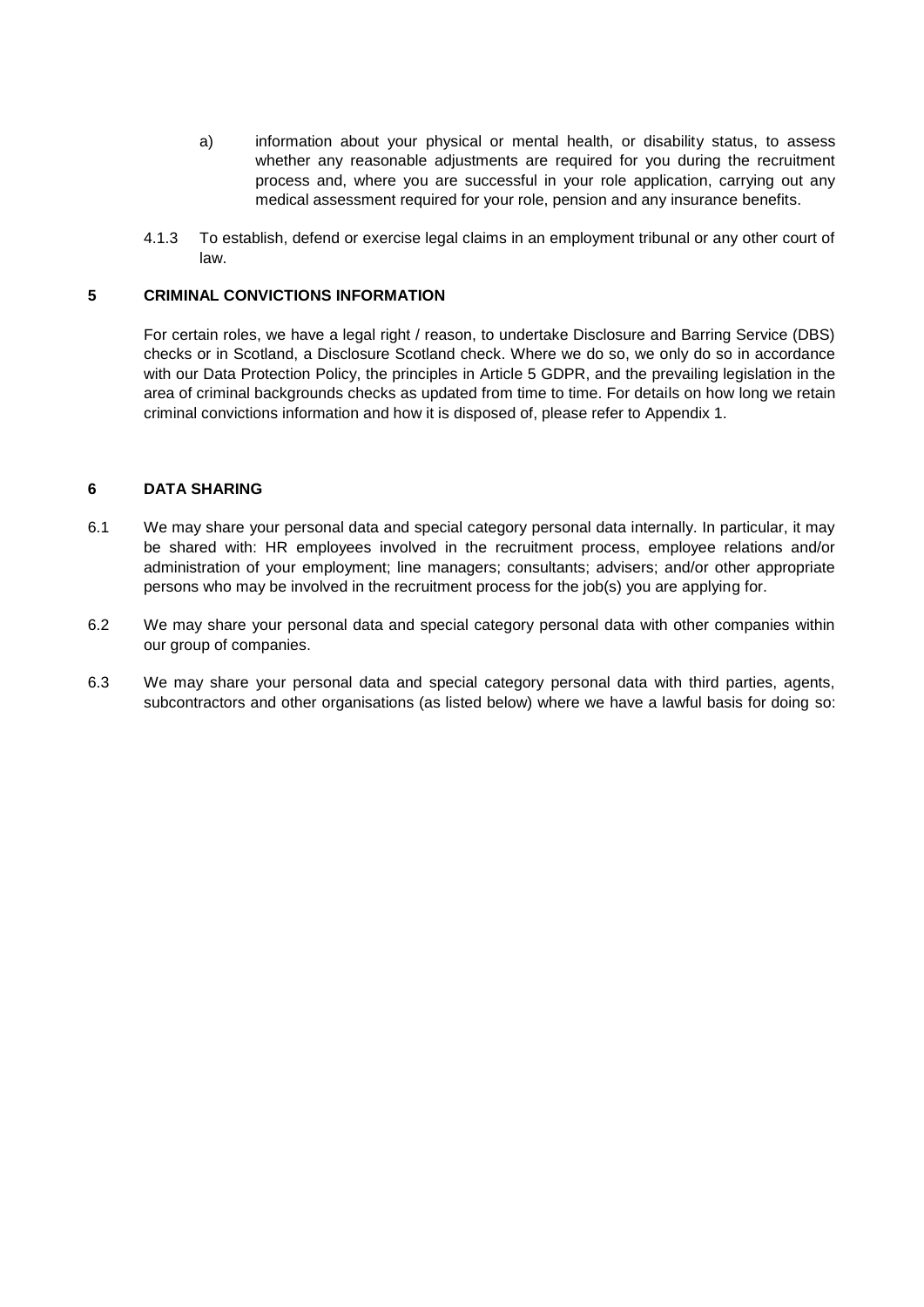| <b>Category of personal</b><br>information | Recipient/relationship to<br>us                                                              | <b>Purpose of disclosure</b>                                                                                                                                                                                                                                                                               |  |
|--------------------------------------------|----------------------------------------------------------------------------------------------|------------------------------------------------------------------------------------------------------------------------------------------------------------------------------------------------------------------------------------------------------------------------------------------------------------|--|
| All personal information collected         | IT service providers                                                                         | To support, maintain and host our information<br>systems, including the software and hardware<br>infrastructure required for it to operate/be<br>accessible online and to keep a backup of your<br>personal information. We also use online IT service<br>providers to provide contract execution services |  |
| All personal information collected         | Our legal and other<br>professional advisers<br>(including accounting and<br>audit services) | To provide us with advice in relation to our<br>business, including our legal, financial and other<br>obligations and claims                                                                                                                                                                               |  |
| Name, date of birth and contact<br>details | Background / Credit check<br>providers                                                       | To ensure the safety and security of the workforce                                                                                                                                                                                                                                                         |  |
| Relevant medical information               | Occupational health<br>provider                                                              | For occupational health reasons or where we are<br>assessing your working capability, subject to<br>appropriate confidentiality safeguards.                                                                                                                                                                |  |

- 6.4 When we disclose your personal data to third parties, we only disclose to them any personal data that is necessary for them to provide their service.
- 6.5 All our third-party service providers and other entities in the group are required to take appropriate security measures to protect your personal information in line with our policies. We do not allow our third-party service providers to use your personal data for their own purposes. We only permit them to process your personal data for specified purposes and in accordance with our instructions.
- 6.6 We may also share your personal data and special category personal data with other third parties for other reasons. For example: in the context of the possible sale or restructuring of the business; to provide information to a regulator; or to otherwise comply with the law. To comply with our legal obligations we may share your data with the following:
	- 6.6.1 HMRC for tax purposes; [and]
	- 6.6.2 DVLA to validate driving licence information if you drive company vehicles.
- 6.7 We may obtain personal data and/or special category personal data about you from third party sources, such as recruitment agencies, job boards, recruitment assessment centres, occupational health professionals and background check providers. Where we receive such information from these third parties, we will only use it in accordance with this notice.
- 6.8 In some cases, they will be acting as a controller of your personal data and therefore we advise you to read their privacy notice and/or data protection policy.

#### **7 TRANSFERRING INFORMATION OUTSIDE THE EEA**

- 7.1 We may transfer the personal data we collect about you countries outside the EEA but only if absolutely necessary.
- 7.2 To ensure that your personal data does receive an adequate level of protection we have put in place the following appropriate measure to ensure that your personal data is treated by those third parties in a way that is consistent with and which respects applicable laws on data protection: contracts. If you require further information about this protective measure, you can request it from the DPM.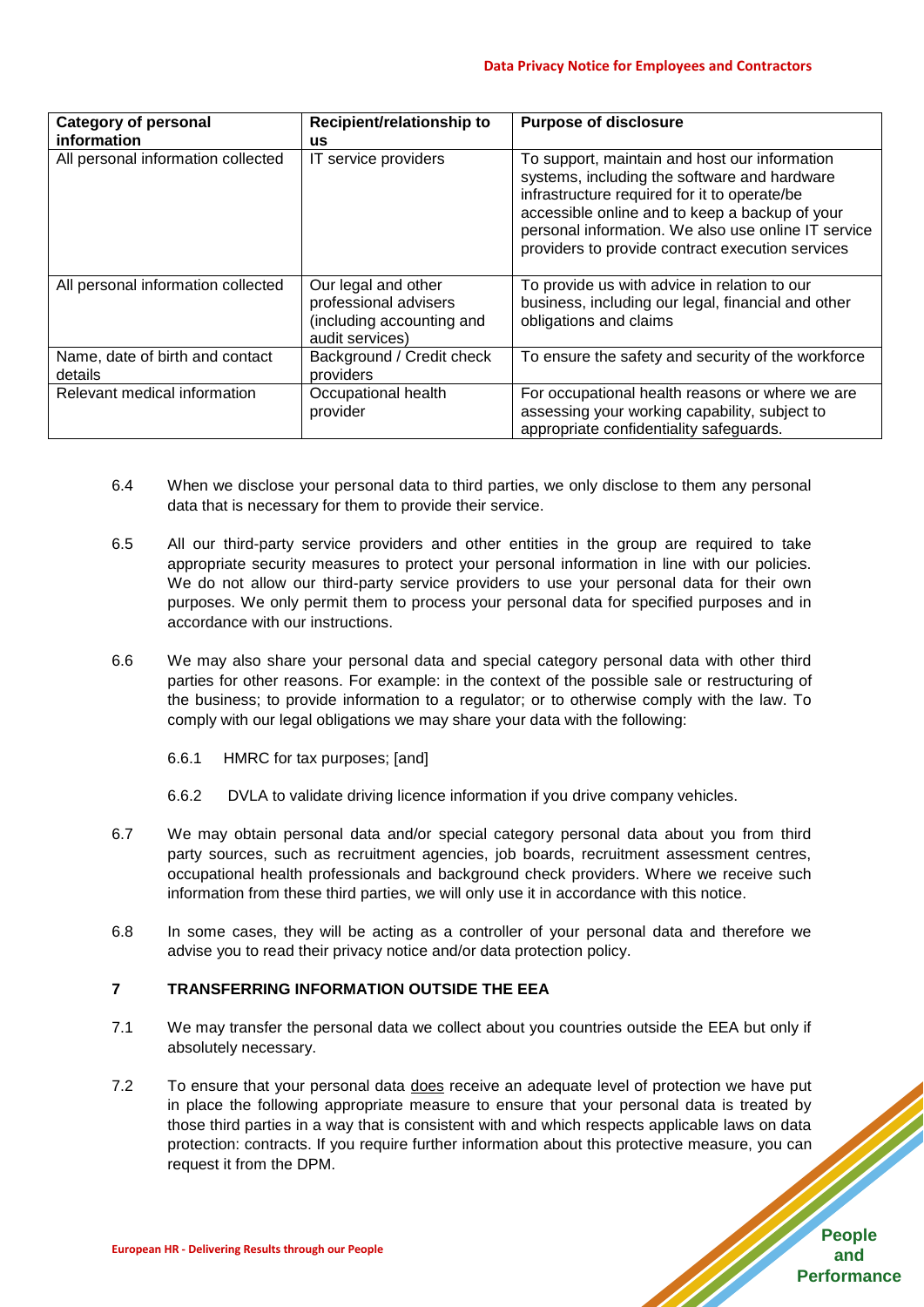#### **8 DATA STORAGE AND SECURITY**

- 8.1 Your personal data and special category personal data is stored in a variety of locations, including: electronically on our secure servers/in hard copy form in access-restricted, locked filing cabinets.
- 8.2 We take appropriate technical and organisational security measures and have rules and procedures in place to guard against unauthorised access, improper use, alteration, disclosure and destruction and accidental loss of your personal data.
- 8.3 In addition, we limit access to your personal data to those who have a business need to know and they will only process your personal data on our instructions and subject to a duty of confidentiality.
- 8.4 We have put in place procedures to deal with any suspected or actual data security breach and will notify you and the Information Commissioner's Office ("ICO") of a suspected breach where we are legally required to do so.

#### **9 DATA RETENTION**

- 9.1 We keep your personal data and special category personal data for as long as is necessary to fulfil the purposes we collected it for, including for the purposes of satisfying any legal, accounting, or reporting requirements. Information about how long we retain such personal data is set out in Appendix 1.
- 9.2 When applying for a job with us, we compile and keep a manual and electronic file containing information about you which relates to your application for a job with us. Your information will be kept secure and will be used for the purposes of your job application, as explained above.
- 9.3 If you are offered and you accept a job with us, your personal data will be transferred to a manual personnel file. Any hard copy personnel file will be kept in access-restricted, locked filing cabinets. The retention period varies depending on the role(s) which you have held during your employment with us, and your personal data will be permanently and securely deleted at the end of this retention period.

#### **10 YOUR DUTIES**

10.1 We encourage you to ensure that the personal data that we hold about you for the purposes of your application or for the purposes of considering you for any similar roles is accurate and up to date by keeping us informed of any changes to your personal data. You can update your details by e-mailing your contact at Formica.

#### **11 YOUR RIGHTS**

11.1 You may make a formal request for access to personal data and/or special category data that we hold about you at any time. This is known as a Subject Access Request. We must respond to such a request within a certain time period (being 1 month under the GDPR). Please note that under the GDPR we are permitted to extend the 1 month time period for responding by an additional 2 months where in our view your request is complex or numerous in nature. We may also charge a reasonable fee based on administrative costs where in our view your request is manifestly unfounded, excessive or a request for further copies. Alternatively, we may refuse to comply with the request in such circumstances. For further details on subject access requests and the types of request listed below, please contact the DPM.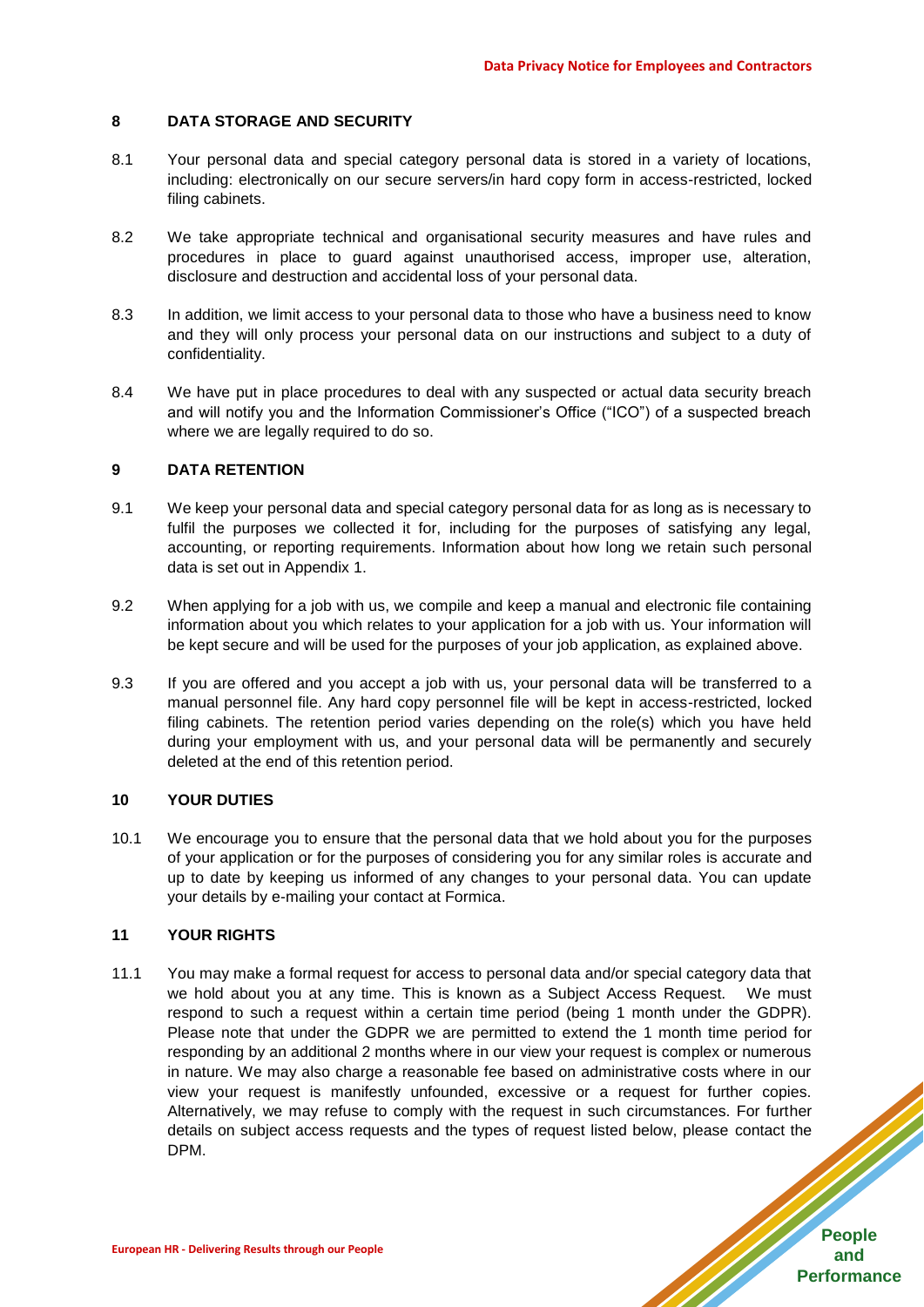- 11.2 Under certain circumstances, by law you also have the right to:
	- 11.2.1 have your personal data corrected where it is inaccurate;
	- 11.2.2 have your personal data erased where it is no longer required. Provided that we do not have any continuing lawful reason to continue processing your personal data, we will make reasonable efforts to comply with your request;
	- 11.2.3 have your personal data be transferred to another person in an appropriate format where we process that data in reliance on your consent and the processing is carried out by automated means;
	- 11.2.4 withdraw your consent to processing where this is our lawful basis for doing so;
	- 11.2.5 restrict the processing of your personal data where you believe it is unlawful for us to do so, you have objected to its use and our investigation is pending, or you require us to keep it in connection with legal proceedings; and
	- 11.2.6 to object to the processing of your personal data, where we rely on legitimate business interests as a lawful reason for the processing of your data. You also have the right to object where we are processing your personal data for direct marketing purposes. We have a duty to investigate the matter within a reasonable time and take action where it is deemed necessary. Except for the purposes for which we are sure we can continue to process your personal data, we will temporarily stop processing your personal data in line with your objection until we have investigated the matter. If we agree that your objection is justified in accordance with your rights, we will permanently stop using your data for those purposes. Otherwise, we will provide you with our justification as to why we need to continue using your data.
- 11.3 The way we process your personal data and the lawful basis on which we rely to process it may affect the extent to which these rights apply. If you would like to exercise any of these rights, please address them in writing to the DPM.
- 11.4 We may need to request specific information from you to help us to confirm your identity and ensure your right to access the information (or to exercise any of your other rights). This is an appropriate security measure to ensure that personal data is not disclosed to any person who has no right to receive it.
- 11.5 In the limited circumstances where you may have provided your consent to the collection, processing and transfer of your personal data for a specific purpose, you have the right to withdraw your consent for that specific processing at any time. To withdraw your consent, please contact the DPM. Once we have received notification that you have withdrawn your consent, we will no longer process your information for the purpose or purposes you originally agreed to, unless we have another legitimate basis for doing so in law. If you withdraw your consent, our use of your personal data which was collected before your withdrawal is still lawful.
- 11.6 You have the right to complain to a supervisory body if you are concerned about the way we have processed your personal data. In the UK this is the ICO – [www.ico.org.uk.](http://www.ico.org.uk/)
- 11.7 Although you have the right to complain to the ICO, we encourage you to contact us first with a view to letting us help in resolving any queries or questions.

**People and Performance**